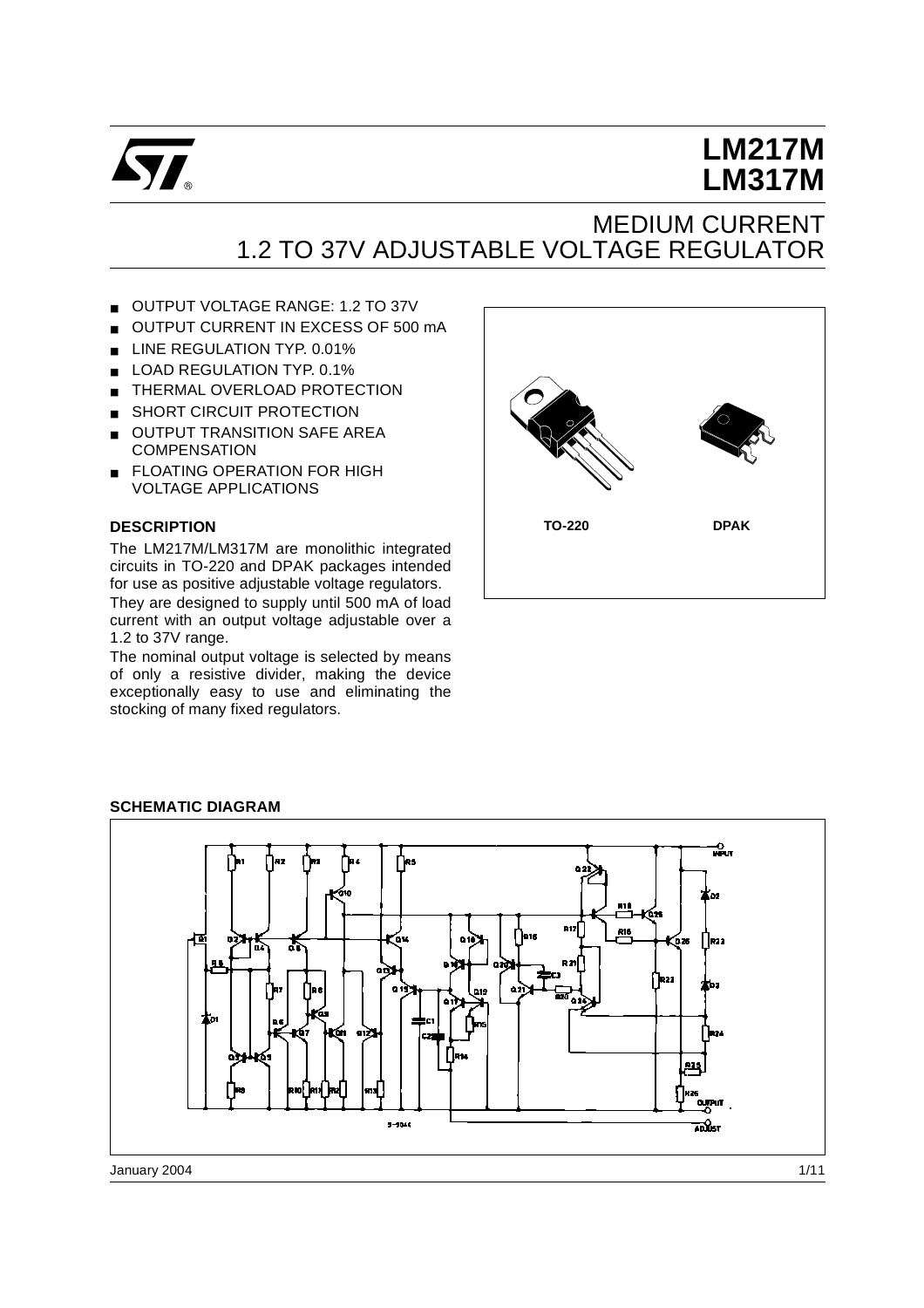# **LM217M/LM317M**

#### **ABSOLUTE MAXIMUM RATINGS**

| Symbol                      | <b>Parameter</b>                            | Value              | Unit         |    |
|-----------------------------|---------------------------------------------|--------------------|--------------|----|
| $V_1$ , $V_{\Omega}$        | Input-Output Differential Voltage           | 40                 |              |    |
| $P_{d}$                     | <b>Power Dissipation</b>                    | Internally Limited |              |    |
|                             | Operating Junction Temperature   for LM217M |                    | $-40$ to 125 | °C |
| $\mathsf{T}_{\mathsf{opr}}$ | Range (*)                                   | for LM317M         | 0 to 125     |    |
| <sup>I</sup> stq            | Storage Temperature Range                   | $-55$ to 150       | °C           |    |

(\*) Re-Boot is not guaranteed for  $T_J \geq 85^{\circ}$ C.

# **THERMAL DATA**

| Symbol                | <b>Parameter</b>                           | <b>SOT-82</b><br><b>SOT-194</b><br><b>DPAK</b> | TO-220 | Unit |
|-----------------------|--------------------------------------------|------------------------------------------------|--------|------|
| $R_{\text{thi-case}}$ | Thermal Resistance Junction-case<br>Max    |                                                |        | °C/W |
| $R_{thi-amb}$         | Thermal Resistance Junction-ambient<br>Max | 100                                            | 50     | °C/W |

### **CONNECTION DIAGRAM** (top view)



### **ORDERING CODES**

| <b>TYPE</b> | TO-220  | DPAK (*) |
|-------------|---------|----------|
| LM217M      | LM217MT | LM217MDT |
| LM317M      | LM317MT | LM317MDT |

(\*) Available in Tape & Reel with the suffix "-TR".

#### **TEST CIRCUIT**

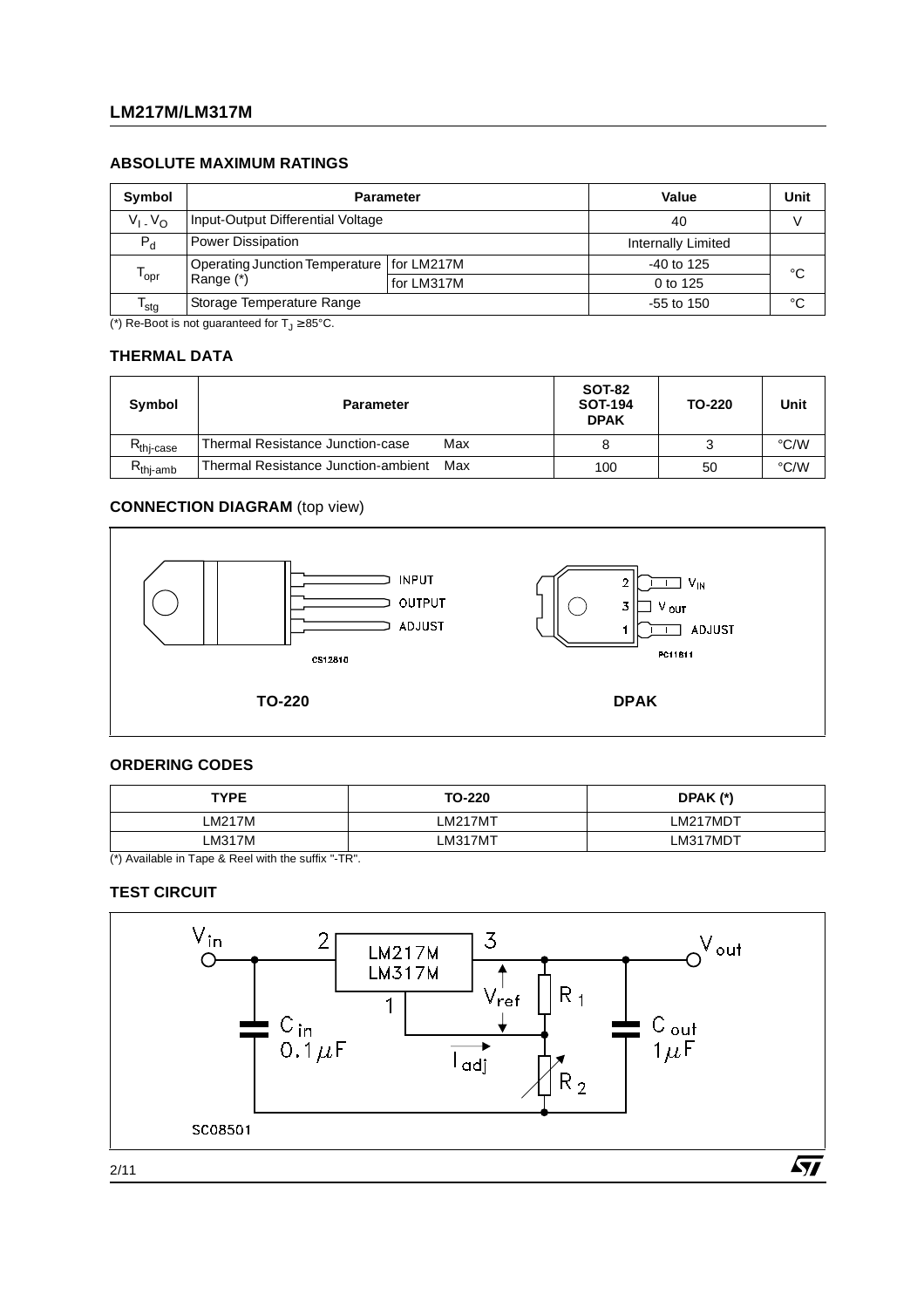| Symbol                 | <b>Parameter</b>                                 |                                                              | <b>Test Conditions</b>    | Min.  | Typ. | Max. | Unit   |
|------------------------|--------------------------------------------------|--------------------------------------------------------------|---------------------------|-------|------|------|--------|
| $\Delta V_{\rm O}$     | Line Regulation                                  | $V_1 - V_{\Omega} = 3$ to 40 V                               | $T_{\rm J}$ = 25°C        |       | 0.01 | 0.02 | %N     |
|                        |                                                  |                                                              |                           |       | 0.02 | 0.05 |        |
| $\Delta V_{\rm O}$     | Load Regulation                                  | $V_{\Omega} \leq 5 V$                                        | $T_{\rm J} = 25^{\circ}C$ |       | 5    | 15   | mV     |
|                        |                                                  | $I_{\Omega}$ = 10 to 500mA                                   |                           |       | 20   | 50   |        |
|                        |                                                  | $V_{\Omega} \geq 5$ V                                        | $T_{\rm J} = 25^{\circ}C$ |       | 0.1  | 0.3  | % $NO$ |
|                        |                                                  | $I_{\Omega}$ = 10 to 500mA                                   |                           |       | 0.3  | 1    |        |
| l <sub>ADJ</sub>       | <b>Adjustment Pin Current</b>                    |                                                              |                           | 50    | 100  | μA   |        |
| $\Delta I_{ADJ}$       | Adjustment Pin Current                           | $V_1$ - $V_{\Omega}$ = 3 to 40 V $I_{\Omega}$ = 10 to 500 mA |                           | 0.2   | 5    | μA   |        |
| <b>V<sub>REF</sub></b> | Reference Voltage                                | $V_1$ - $V_O$ = 3 to 40 V $I_O$ = 10 to 500 mA               |                           | 1.2   | 1.25 | 1.3  | $\vee$ |
| $\Delta V_O/V_O$       | Output Voltage<br><b>Temperature Stability</b>   |                                                              |                           | 0.7   |      | $\%$ |        |
| $I_{O(min)}$           | Minimum Load Current                             | $V_1 - V_{\Omega} = 40 V$                                    |                           |       | 3.5  | 5    | mA     |
| $I_{O(max)}$           | Maximum Output Current                           | $V_1 - V_0 \leq 15$ V                                        |                           | 500   | 1000 |      | mA     |
|                        |                                                  | $V_1$ - $V_O$ = 40 V, $P_d$ < $P_{dMAX}$ , $T_J$ = 25 °C     |                           | 200   |      |      |        |
| eN                     | Output Noise Voltage<br>(percentage of $V_O$ )   | $B = 10$ Hz to 100 KHz $T_{\rm J} = 25^{\circ}$ C            |                           | 0.003 |      | $\%$ |        |
| <b>SVR</b>             | Supply Voltage Rejection (*) $T_J = 25^{\circ}C$ | $C_{ADJ} = 0$                                                |                           |       | 65   |      | dB     |
|                        |                                                  | $f = 120 Hz$<br>$C_{ADJ}$ = 10 µF                            |                           | 66    | 80   |      |        |

**ELECTRICAL CHARACTERISTICS OF LM217M** (refer to the test circuits,  $T_J$  = - 40 to 125°C,  $V_1$  -  $V_O$  = 5 V, I<sub>O</sub> = 100 mA, P<sub>d</sub>  $\leq$  7.5 W, unless otherwise specified).

(\*) CADJ is connected between Adjust pin and Ground.

# **ELECTRICAL CHARACTERISTICS OF LM317M** (refer to the test circuits,  $T_J = 0$  to 125°C,  $V_1$  -  $V_O$  = 5 V,  $I_O$  = 100 mA,  $P_d \le 7.5$  W, unless otherwise specified).

| Symbol             | <b>Parameter</b>                                      |                                                              | <b>Test Conditions</b>       | Min.  | Typ. | Max.   | Unit   |
|--------------------|-------------------------------------------------------|--------------------------------------------------------------|------------------------------|-------|------|--------|--------|
| $\Delta V_{\rm O}$ | Line Regulation                                       | $V_1 - V_{\Omega} = 3$ to 40 V                               | $T_{\rm d}$ = 25°C           |       | 0.01 | 0.04   | %N     |
|                    |                                                       |                                                              |                              |       | 0.02 | 0.07   |        |
| $\Delta V_{\rm O}$ | Load Regulation                                       | $V_{\Omega} \leq 5 V$                                        | $T_{\rm J}$ = 25°C           |       | 5    | 25     | mV     |
|                    |                                                       | $I_{\Omega}$ = 10 to 500mA                                   |                              |       | 20   | 70     |        |
|                    |                                                       | $V_{\Omega} \geq 5$ V                                        | $T_{\text{J}} = 25^{\circ}C$ |       | 0.1  | 0.5    | % $NO$ |
|                    |                                                       | $I_{\Omega}$ = 10 to 500mA                                   |                              |       | 0.3  | 1.5    |        |
| l <sub>ADJ</sub>   | <b>Adjustment Pin Current</b>                         |                                                              |                              | 50    | 100  | μA     |        |
| $\Delta I_{ADJ}$   | <b>Adjustment Pin Current</b>                         | $V_1$ - $V_{\Omega}$ = 3 to 40 V $I_{\Omega}$ = 10 to 500 mA |                              | 0.2   | 5    | μA     |        |
| $V_{REF}$          | Reference Voltage                                     | $V_1$ - $V_{\Omega}$ = 3 to 40 V $I_{\Omega}$ = 10 to 500 mA | 1.2                          | 1.25  | 1.3  | $\vee$ |        |
| $\Delta V_0/V_0$   | Output Voltage<br><b>Temperature Stability</b>        |                                                              |                              |       | 0.7  |        | %      |
| $I_{O(min)}$       | Minimum Load Current                                  | $V_1 - V_0 = 40 V$                                           |                              |       | 3.5  | 10     | mA     |
| $I_{O(max)}$       | Maximun Output Current                                | $V_1 - V_0 \le 15 V$                                         |                              | 500   | 1000 |        | mA     |
|                    |                                                       | $V_1$ - $V_O$ = 40 V, $P_d$ < $P_{dMAX}$ , $T_J$ = 25°C      |                              | 200   |      |        |        |
| eN                 | Output Noise Voltage<br>(percentage of $V_{\Omega}$ ) | $B = 10$ Hz to 100 KHz $T_A = 25^{\circ}$ C                  |                              | 0.003 |      | $\%$   |        |
| <b>SVR</b>         | Supply Voltage Rejection (*) $ T_1  = 25^{\circ}C$    | $C_{ADJ} = 0$                                                |                              |       | 65   |        | dB     |
|                    |                                                       | $f = 120$ Hz<br>$C_{ADJ}$ = 10 µF                            |                              | 66    | 80   |        |        |

(\*) CADJ is connected between Adjust pin and Ground.

 $\sqrt{M}$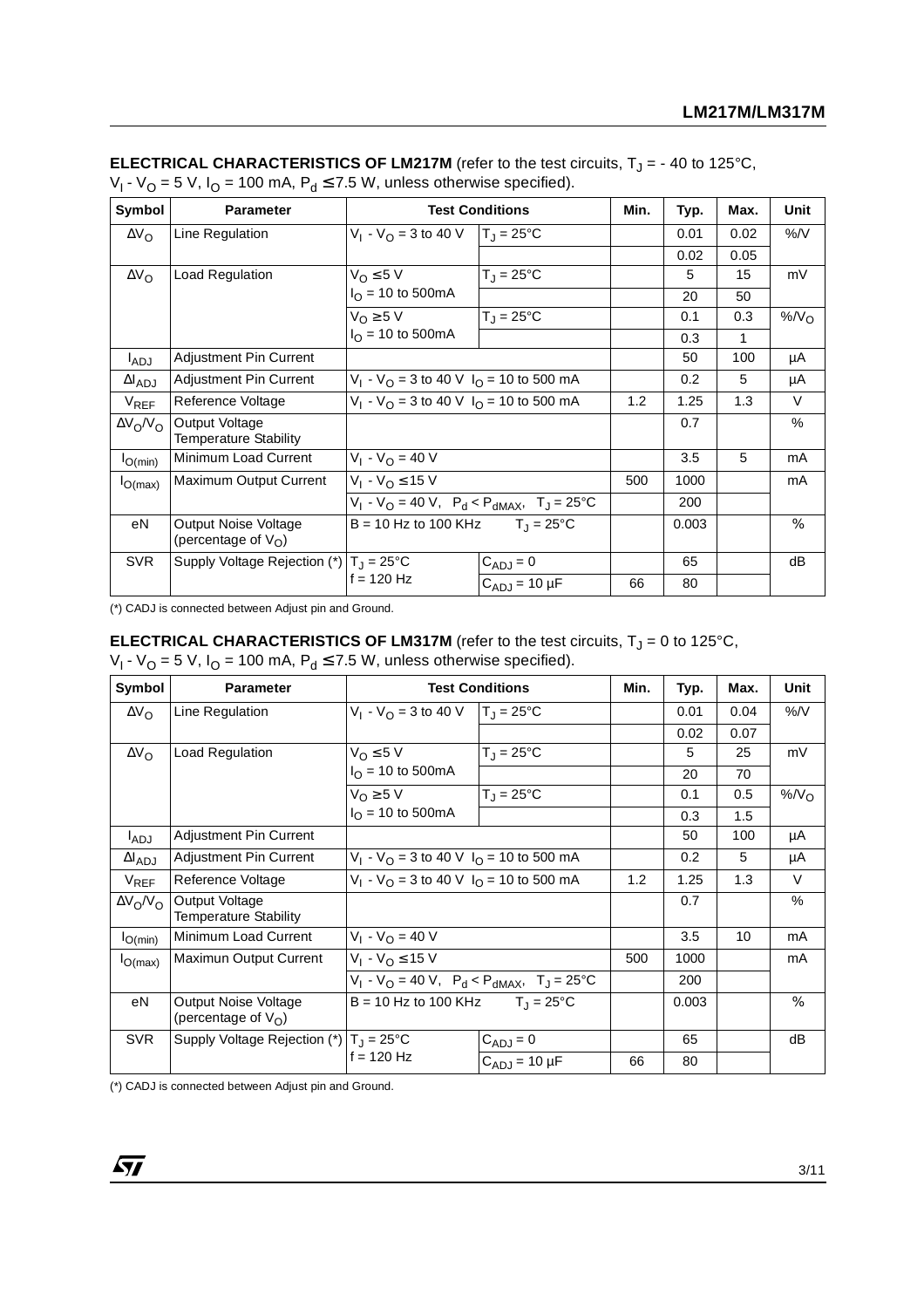

**Figure 1 :** Current Limit **Figure 2 :** Minimum Operating Current

**Figure 3 :** Basic Adjustable Regulator







 $\sqrt{5}$ 

 $P_{dmax}$  calculated for T<sub>a</sub> = 50°C.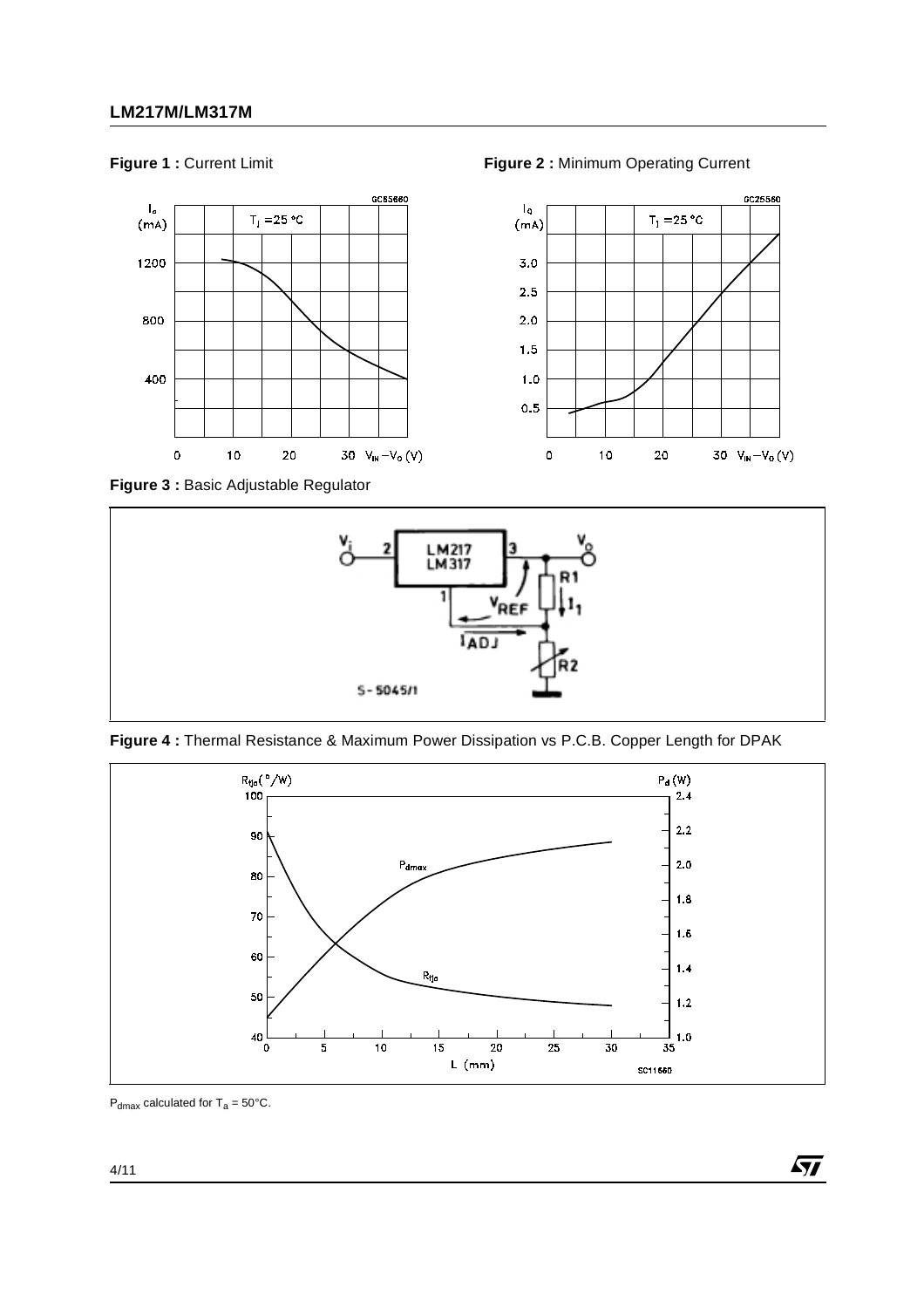#### **APPLICATION INFORMATION**

The LM217M/LM317M provide an internal reference voltage of 1.25V between the output and adjustment terminals. These devices are used to set a constant current flow across an external resistor divider (see fig. 3), giving an output voltage  $V_{\text{O}}$  of:  $V_{\text{O}} = V_{\text{REF}} (1 + R_2 / R_1)$  + I ADJ R2

The devices were designed to minimize the term I ADJ (100µA max) and to maintain it very constant in line and load changes. Usually, the error term  $I_{AD}$  $\times$ R<sub>2</sub> can be neglected. To obtain the previous requirement, all the regulator quiescent current is returned to the output terminal, imposing a minimum load current condition. If the load is insufficient, the output voltage will rise.

Since the LM217M/LM317M devices are floating regulators and "see" only the input-to-output differential voltage, supplies of very high voltage with respect to ground can be regulated as long as the maximum input-to-output differential is not exceeded. Furthermore, programmable regulators are easily obtained and, by connecting a fixed resistor between the adjustment and output, the devices can be used as a precision current regulator. In order to optimize the load regulation, the current set resistor  $R_1$  (see fig. 3) should be tied as close as possible to the regulator, while the ground terminal of  $R_2$  should be near the ground of the load to provide remote ground sensing.

#### **EXTERNAL CAPACITORS (Fig.5)**

Normally no capacitors are needed unless the devices are situated far from the input filter capacitors; in which case an input bypass is needed.

A 0.1µF disc or 1µF tantalum input bypass  $capacitor$   $(C<sub>1</sub>)$  is recommended to reduce the sensitivity to input line impedance.

The adjustment terminal may be bypassed to ground to improve ripple rejection. This capacitor (Cadj) prevents ripple from being amplified as the output voltage is increased. A 10µF capacitor should improve ripple rejection of about 80dB at 120Hz in a 10V application.

Although the LM217M/LM317M devices are stable with no output capacitance like any feedback circuit, certain values of external capacitance can cause excessive ringing. An output capacitance  $(C<sub>O</sub>)$  in the form of a 1µF tantalum or 25µF aluminium electrolytic capacitor on the output swamps this effect and insures stability.

#### **PROTECTION DIODES (Fig.5)**

When external capacitors are used with any IC regulator it is sometimes necessary to add protection diodes to prevent the capacitors from discharging through low current points into the regulator.

Figure 5 shows the LM217M/LM317M with the recommended protection diodes for output voltages in excess of 25V or high capacitance values ( $C_3 > 25 \mu F$ ,  $C_2 > 10 \mu F$ ). Diode D1 prevents  $C_3$  from discharging through the IC during an input short-circuit. The combination of diodes D1 and D2 prevents  $C_2$  from discharging through the regulator during an input or output short-circuit.

#### **START-UP BLOCK**

It's not guaranteed the Re-Boot of the device when the junction temperature is over 85°C.

57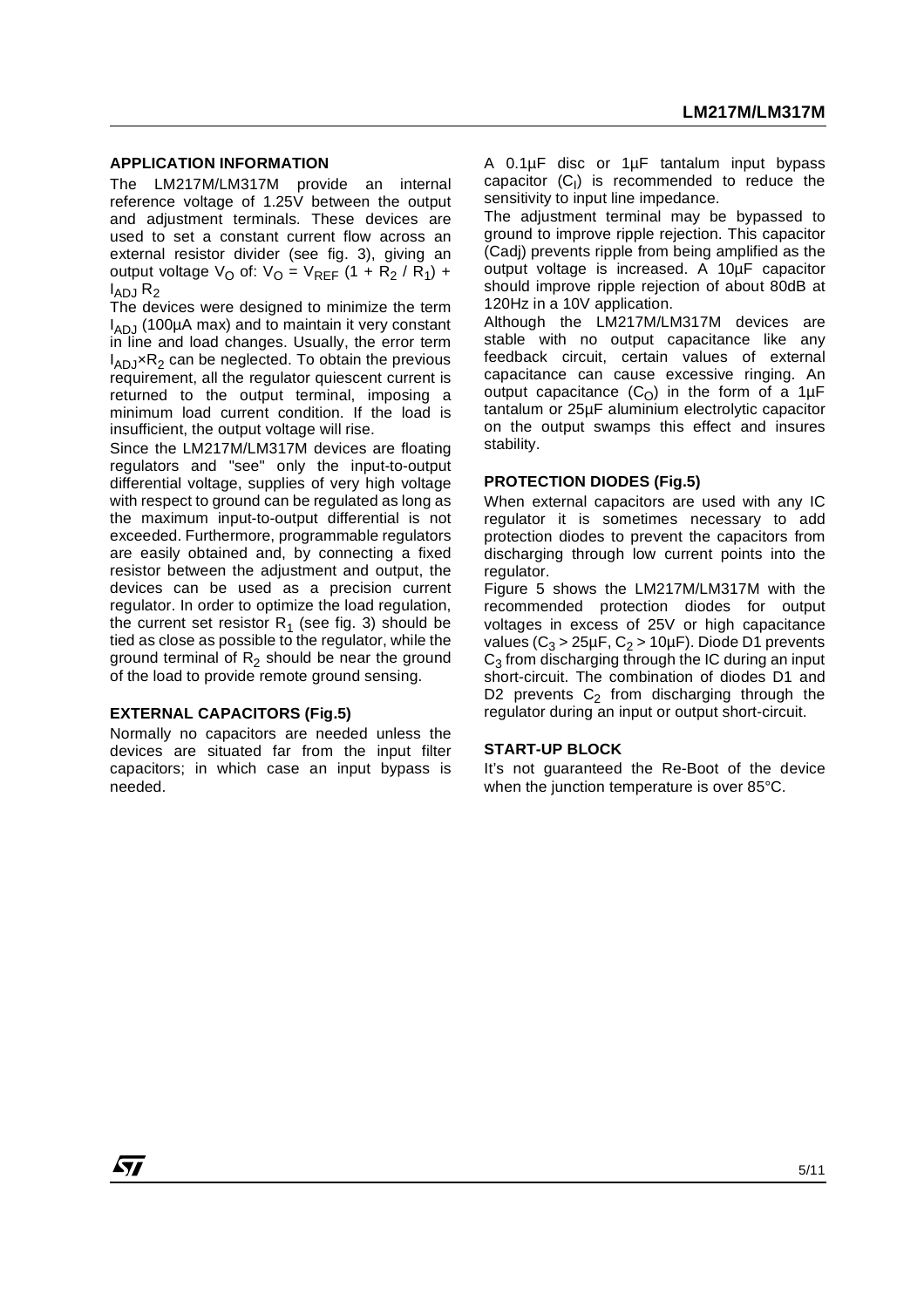# **LM217M/LM317M**





### **Figure 6 :** Slow Turn-on 15V Regulator



**Figure 7 :** Current Regulator



 $\sqrt{M}$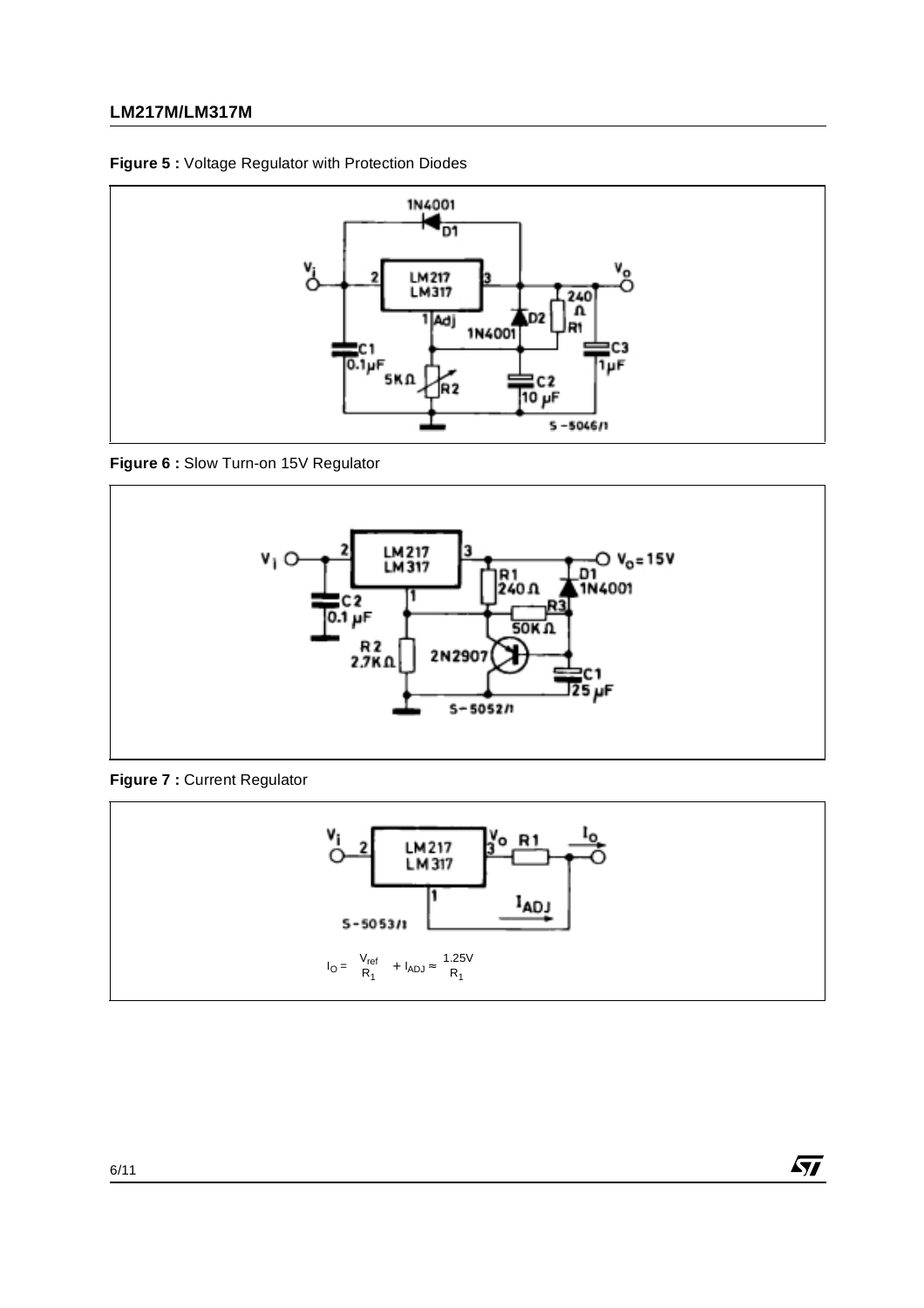**Figure 8 :** 5V Electronic Shut-down Regulator



**Figure 9 :** Digitally Selected Outputs

 $\sqrt{27}$ 

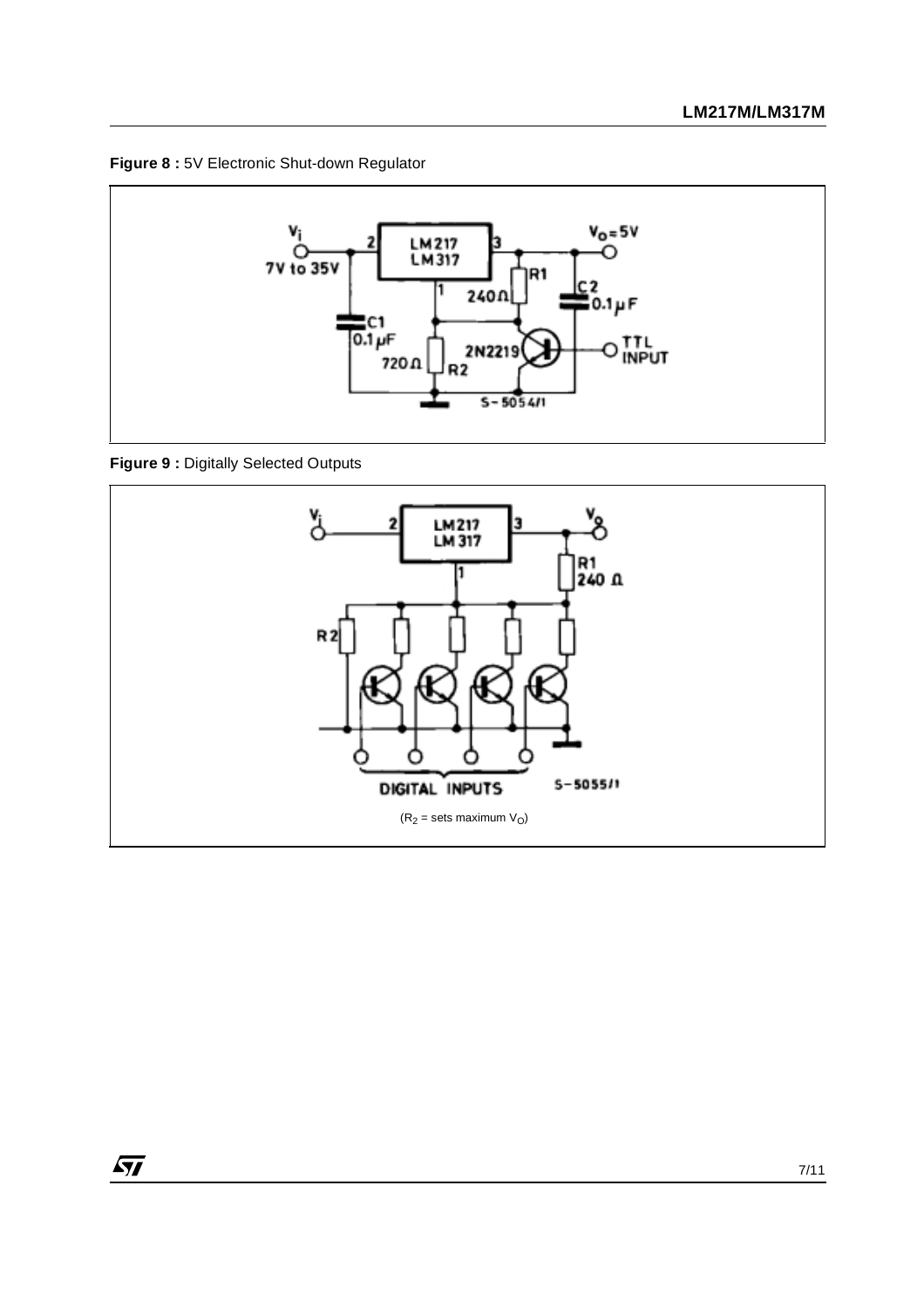# **LM217M/LM317M**

 $\lceil$ 

|                |       |            | <u>IU-ZZU MEUNANIUAL DA I A</u> |       |       |       |
|----------------|-------|------------|---------------------------------|-------|-------|-------|
|                | mm.   |            |                                 |       |       |       |
| DIM.           | MIN.  | <b>TYP</b> | MAX.                            | MIN.  | TYP.  | MAX.  |
| A              | 4.40  |            | 4.60                            | 0.173 |       | 0.181 |
| C              | 1.23  |            | 1.32                            | 0.048 |       | 0.051 |
| D              | 2.40  |            | 2.72                            | 0.094 |       | 0.107 |
| D <sub>1</sub> |       | 1.27       |                                 |       | 0.050 |       |
| E              | 0.49  |            | 0.70                            | 0.019 |       | 0.027 |
| F              | 0.61  |            | 0.88                            | 0.024 |       | 0.034 |
| F <sub>1</sub> | 1.14  |            | 1.70                            | 0.044 |       | 0.067 |
| F <sub>2</sub> | 1.14  |            | 1.70                            | 0.044 |       | 0.067 |
| G              | 4.95  |            | 5.15                            | 0.194 |       | 0.203 |
| G <sub>1</sub> | 2.4   |            | 2.7                             | 0.094 |       | 0.106 |
| H <sub>2</sub> | 10.0  |            | 10.40                           | 0.393 |       | 0.409 |
| L2             |       | 16.4       |                                 |       | 0.645 |       |
| L4             | 13.0  |            | 14.0                            | 0.511 |       | 0.551 |
| L <sub>5</sub> | 2.65  |            | 2.95                            | 0.104 |       | 0.116 |
| L <sub>6</sub> | 15.25 |            | 15.75                           | 0.600 |       | 0.620 |
| L7             | 6.2   |            | 6.6                             | 0.244 |       | 0.260 |
| L <sub>9</sub> | 3.5   |            | 3.93                            | 0.137 |       | 0.154 |
| DIA.           | 3.75  |            | 3.85                            | 0.147 |       | 0.151 |



# **TO-220 MECHANICAL DATA**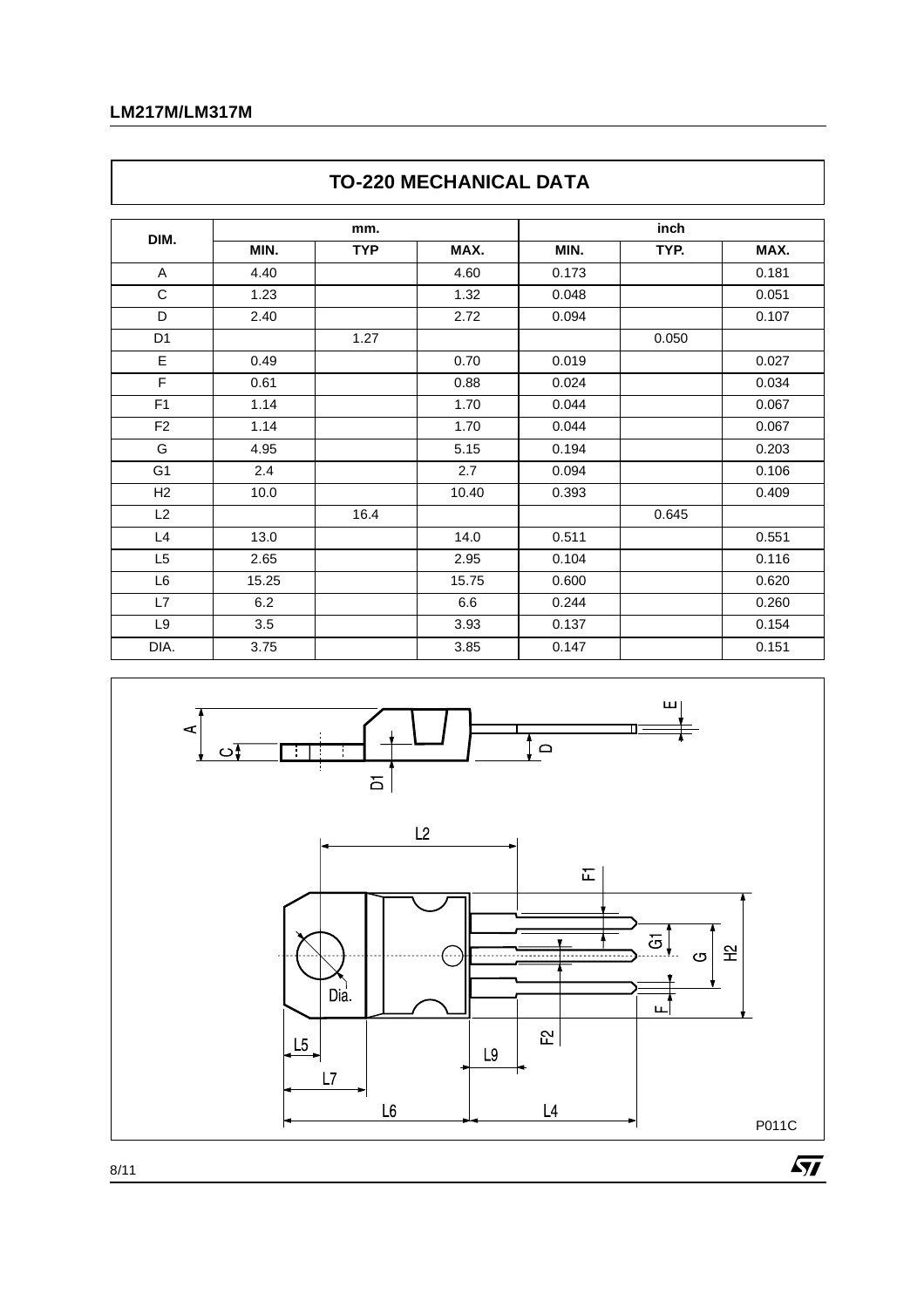|                |      | mm.          |      |       | inch  |       |  |
|----------------|------|--------------|------|-------|-------|-------|--|
| DIM.           | MIN. | <b>TYP</b>   | MAX. | MIN.  | TYP.  | MAX.  |  |
| A              | 2.2  |              | 2.4  | 0.086 |       | 0.094 |  |
| A <sub>1</sub> | 0.9  |              | 1.1  | 0.035 |       | 0.043 |  |
| A2             | 0.03 |              | 0.23 | 0.001 |       | 0.009 |  |
| B              | 0.64 |              | 0.9  | 0.025 |       | 0.035 |  |
| <b>B2</b>      | 5.2  |              | 5.4  | 0.204 |       | 0.212 |  |
| $\mathbf C$    | 0.45 |              | 0.6  | 0.017 |       | 0.023 |  |
| C <sub>2</sub> | 0.48 |              | 0.6  | 0.019 |       | 0.023 |  |
| D              | 6    |              | 6.2  | 0.236 |       | 0.244 |  |
| D <sub>1</sub> |      | 5.1          |      |       | 0.200 |       |  |
| Ε              | 6.4  |              | 6.6  | 0.252 |       | 0.260 |  |
| E1             |      | 4.7          |      |       | 0.185 |       |  |
| $\mathbf e$    |      | 2.28         |      |       | 0.090 |       |  |
| e1             | 4.4  |              | 4.6  | 0.173 |       | 0.181 |  |
| $\overline{H}$ | 9.35 |              | 10.1 | 0.368 |       | 0.397 |  |
| L              |      | $\mathbf{1}$ |      |       | 0.039 |       |  |
| (L1)           |      | 2.8          |      |       | 0.110 |       |  |
| L2             |      | 0.8          |      |       | 0.031 |       |  |
| L4             | 0.6  |              | 1    | 0.023 |       | 0.039 |  |



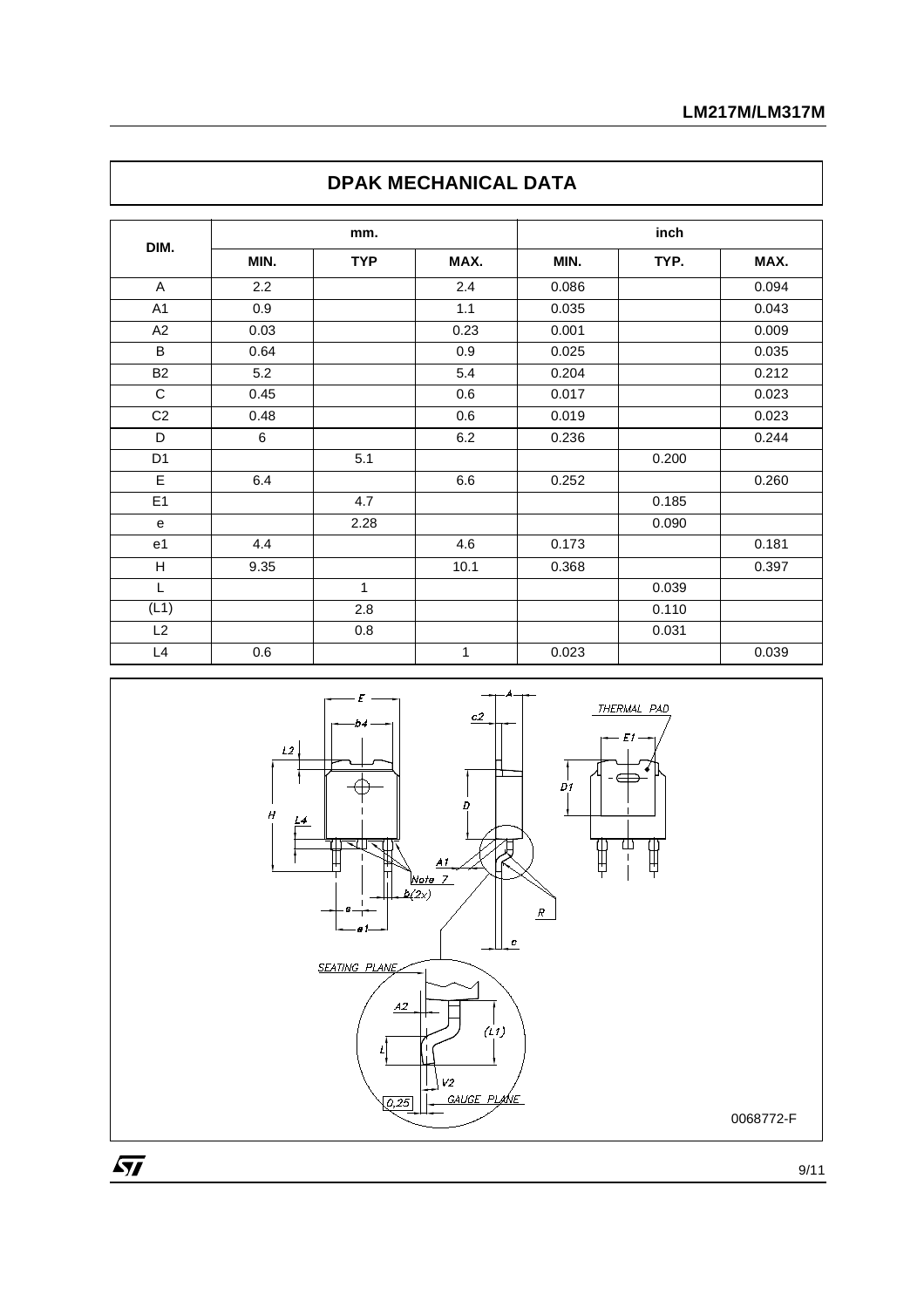$\mathsf{l}$ 

|             |       |            | Tape & Reel DPAN-PPAN MEUNANIUAL DATA |       |       |        |
|-------------|-------|------------|---------------------------------------|-------|-------|--------|
| DIM.        |       | mm.        |                                       |       |       |        |
|             | MIN.  | <b>TYP</b> | MAX.                                  | MIN.  | TYP.  | MAX.   |
| A           |       |            | 330                                   |       |       | 12.992 |
| $\mathsf C$ | 12.8  | 13.0       | 13.2                                  | 0.504 | 0.512 | 0.519  |
| D           | 20.2  |            |                                       | 0.795 |       |        |
| ${\sf N}$   | 60    |            |                                       | 2.362 |       |        |
| T           |       |            | 22.4                                  |       |       | 0.882  |
| Ao          | 6.80  | 6.90       | 7.00                                  | 0.268 | 0.272 | 0.2.76 |
| Bo          | 10.40 | 10.50      | 10.60                                 | 0.409 | 0.413 | 0.417  |
| Ko          | 2.55  | 2.65       | 2.75                                  | 0.100 | 0.104 | 0.105  |
| Po          | 3.9   | 4.0        | 4.1                                   | 0.153 | 0.157 | 0.161  |
| P           | 7.9   | 8.0        | 8.1                                   | 0.311 | 0.315 | 0.319  |





10/11